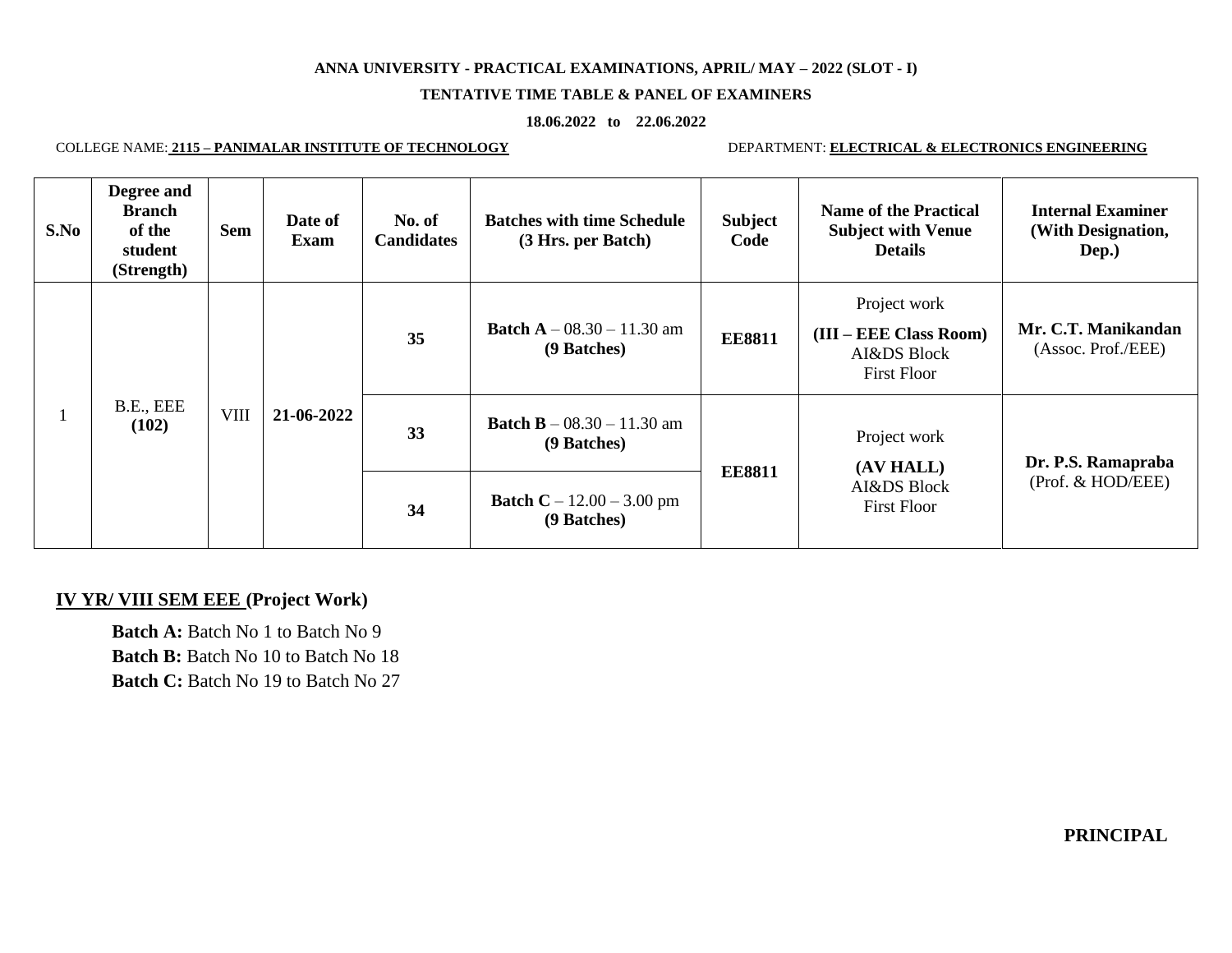## **ANNA UNIVERSITY - PRACTICAL EXAMINATIONS, APRIL/ MAY – 2022 (SLOT - I)**

#### **TENTATIVE TIME TABLE & PANEL OF EXAMINERS**

#### **18.06.2022 to 22.06.2022**

COLLEGE NAME: **2115 – PANIMALAR INSTITUTE OF TECHNOLOGY** DEPARTMENT: **ELECTRICAL & ELECTRONICS ENGINEERING**

| S.No. | Degree and<br><b>Branch</b><br>of the student<br>(Strength) | <b>Sem</b> | Date of<br>Exam | No. of<br><b>Candidates</b> | <b>Batches with time Schedule</b><br>(3 Hrs. per Batch)                                                 | <b>Subject</b><br>Code | <b>Name of the Practical</b><br><b>Subject with Venue</b><br><b>Details</b>                          | <b>Internal Examiner</b><br>(With Designation,<br>Dep.) |
|-------|-------------------------------------------------------------|------------|-----------------|-----------------------------|---------------------------------------------------------------------------------------------------------|------------------------|------------------------------------------------------------------------------------------------------|---------------------------------------------------------|
| 1.    | B.E., EEE<br>(58)                                           | <b>VI</b>  | 18-06-2022      | 58                          | <b>Batch A</b> $- 08.30 - 11.30$ am<br>(9 Batches)<br><b>Batch B</b> $- 12.00 - 3.00$ pm<br>(9 Batches) | <b>EE8611</b>          | Mini Project<br>(1 <sup>st</sup> Year AV Hall)<br>AI&DS Block<br>Second Floor                        | Ms. D. Shobana<br>(Asst. Prof./EEE)                     |
| 2.    | B.E., EEE<br>(58)                                           | VI         | 20-06-2022      | 58                          | <b>Batch</b> $A - 8.30 - 11.30$ am (29)<br><b>Batch B</b> $- 12.00 - 3.00$ pm (29)                      | <b>EE8661</b>          | Power Electronics and<br><b>Drives Laboratory</b><br>(PED Lab)<br>AI&DS Block<br><b>First Floor</b>  | Dr. P.S. Ramapraba<br>(Prof. & HOD/EEE)                 |
| 3.    | B.E., EEE<br>(58)                                           | <b>VI</b>  | 21-06-2022      | 58                          | <b>Batch A</b> $- 8.30 - 11.30$ am (29)<br><b>Batch B</b> $- 12.00 - 3.00$ pm (29)                      | <b>EE8681</b>          | Microprocessor and<br>Microcontroller Lab<br>$(MP Lab - II)$<br>Lab Block - II<br><b>First Floor</b> | Dr. Lavanya<br><b>Dhanesh</b><br>(Assoc. Prof./EEE)     |

## **III YR/ VI SEM EEE (Power Electronics and Drives Lab**, **Microprocessor and Micro controller Lab**

**Batch A:** 211519105001 – 5006, 5008 – 5024, 5026 – 5031 **(29) Batch B:** 211519105035, 5036, 5038 – 5053, 5055 – 5062, 5301 – 5303 **(29)**

## **III YR/ VI SEM EEE (Mini Project)**

**Batch A:** Batch No 1 to Batch No 9 **Batch B:** Batch No 10 to Batch No 18